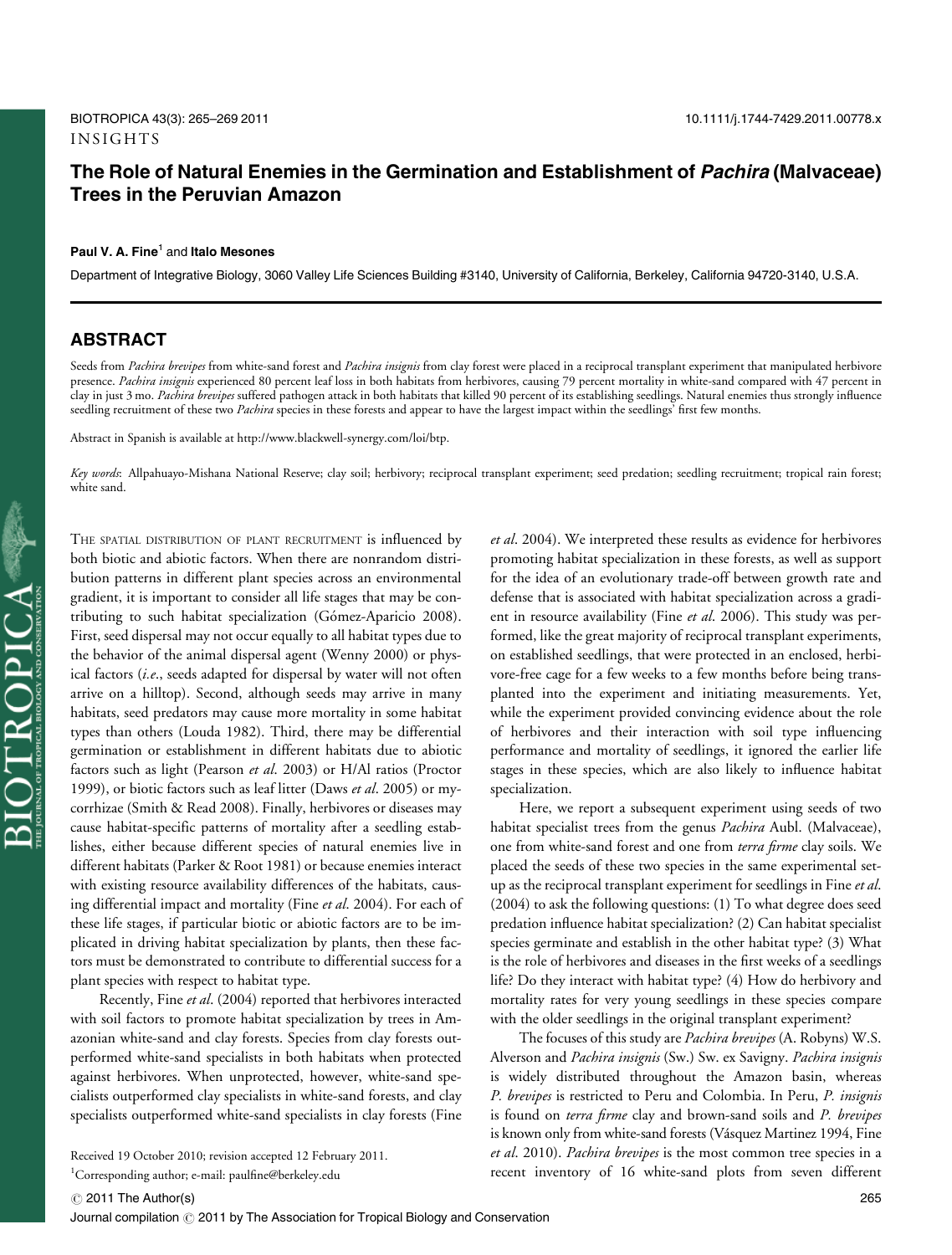locations in the Peruvian Amazon (Fine et al. 2010). Both species are canopy trees with palmately compound leaves. Pachira brevipes produces small seeds ca 1 cm in diam attached to cottony kapok fibers that aid dispersal by wind. Pachira insignis produces larger edible seeds, 4–5 cm in diam that fall to the ground that are eaten and presumably dispersed by scatter-hoarding vertebrates.

In May 2001, we built 22 control and 22 herbivore exclosures  $(3 \times 3 \times 2 \,\mathrm{m})$ ; half were located in terra firme forest in one site on clay soils and half in one site in white-sand forest in the Allpahuayo-Mishana National Reserve near Iquitos, Peru  $(3°57' S, 73°26' W)$ (Fine et al. 2004). White-sand forest in the Peruvian Amazon occurs as small habitat islands, immediately adjacent to other soil types. These habitats are rare, and the 'islands' are generally 10–100 km distant from one another (Fine et al. 2010). Differences between white-sand and clay soils are extreme: available nitrate and ammonium were an order of magnitude higher in clay than white-sand forest (Fine et al. 2006). Exclosures were covered with a green 1-mm nylon mesh that extended to ground level. Controls had the same nylon netting on the roof of the cage to shade the seedlings to a similar degree as the exclosures. To ensure that controls were experiencing attack from different individual insects, all exclosures and controls were 20–50 m apart from one another, randomly intermixed and distributed over 2 ha for each soil type.

In February 2003, sufficient numbers of seeds were found for P. brevipes and P. insignis to test for the relative role of natural enemies and soil factors at the germination and seedling establishment phase. For P. brevipes, seeds were collected from fruits from three different mother trees. The seeds were removed from ripe capsules that were still attached to the tree. For P. insignis, seeds were collected from fruits that had fallen to the ground beneath three mother trees. Seeds from both species were not surface sterilized and were immediately moved to the experimental locations. In each of the 44 control and exclosures, three seeds from each of the two species were placed next to marked sticks. These seeds were visited every 2wk for 3 mo. For each seed, we recorded whether it died, germinated or was eaten by a seed predator. Subsequently, for each germinated seedling, data were collected on the number of leaves produced, the number of leaflets removed by herbivores and if the seedling died. Percent germination, leaf herbivory (number of leaflets consumed/total number of leaflets produced) and mortality were calculated for each of the control and exclosures. For each species, we examined the response of each of the three response variables using generalized linear mixed models to account for the random effect of plot while examining the effects of habitat and exclosure treatment. For germination and survival, which are binary response variables, we ran a model using a binomial family distribution. Herbivory rates were strongly skewed to values with no herbivory, so we created a dummy binary variable indicating if plants lost any leaflet area to herbivory during the course of the experiment, and modeled this in a parallel framework as germination and survival rates. All analyses were conducted in the lme4 package (Bates & Maechler 2010) of the R 2.10 statistical platform (R core development team 2010).

Neither species suffered a significant amount of seed predation by animals, with P. brevipes being completely ignored (0% seed

predation in both habitats), and P. insignis experiencing very low rates in both habitat types (2–7%, Table 1). The latter result was surprising, as *P. insignis* is thought to be adapted for seed dispersal by rodents because it produces large, sweet nuts that fall to the ground in clusters (personal observation and consumption by both authors). Emmons (1984) reported extremely low rodent densities in white-sand forests in Mishana (a few km away from our study site), but high diversity and abundances in nearby forests of similar soil types to our clay forest site. Perhaps these seeds require larger densities to attract vertebrates that will both predate and scatterhoard the seeds. The seed removal rate that we report here is much lower than several other studies published from Neotropical moist forests (reviewed by Crawley 1992, Wenny 2000). For example, Wenny (2000) reported over 99 percent seed predation of Ocotea (Lauraceae) seeds in Monteverde, Costa Rica.

Neither the white-sand nor clay specialist Pachira demonstrated statistically significant habitat-specific germination patterns (Table 1). Pachira insignis, the clay specialist, germinated about 90 percent of its seeds in both habitats, while P. brevipes, the whitesand specialist germinated a third of its seeds in clay habitat, and almost one half of its seeds in white-sand habitat (GLM z-test,  $P > 0.2$ ). Almost all of the *P. brevipes* seedlings died within 3 mo in both habitats, whether protected from herbivores or not (Table 1). Those seedlings that did establish died soon after producing their first leaves, and appeared to succumb to a disease affecting their roots. There was no extended drought during the experiment, and the seedlings died with their leaves intact, with full turgor pressure. They fell over, and subsequent examination of their roots revealed a soft, mushy texture. Although the seeds were not surface sterilized before planting, we believe that contamination from the source is extremely unlikely given that the seeds were collected from fruits still attached to the mother tree and then carried to the experimental site in plastic bags. It is interesting that these symptoms were not noticed on any of the P. insignis seedlings, considering the close proximity of all experimentally planted seeds. Pachira brevipes is adapted for wind-dispersal and is small-seeded like many whitesand specialist trees (Macedo & Prance 1987) and this may predispose this species to high susceptibility to fungal attack (Nakamura et al. 1995). In general, small-seeded species have been found to be more vulnerable to establishment-related death than large seeded species because of their relatively smaller root and shoot diameters (Daws et al. 2007). All P. brevipes seedlings suffered similar mortality rates irrespective of habitat type in this experiment. Future studies could culture the pathogen from dying seedlings and then use it in an experimental manipulation in order to evaluate the role of this pathogen in habitat specialization of Pachira.

In contrast to P. brevipes, the clay specialist P. insignis established and grew well in both habitats. Subsequently, after the seedlings flushed out several leaves, there was a significant effect of herbivore protection on herbivory rates (GLM z-test,  $P < 0.01$ ) and mortality (GLM z-test,  $P < 0.024$ , Fig. 1). Unprotected seedlings suffered more than 80 percent herbivory in both white-sand and clay habitats, and this attack resulted in 47 percent mortality in clay habitat, and 79 percent mortality in white-sand forest (Fig. 1). When protected from herbivores, P. insignis seedlings had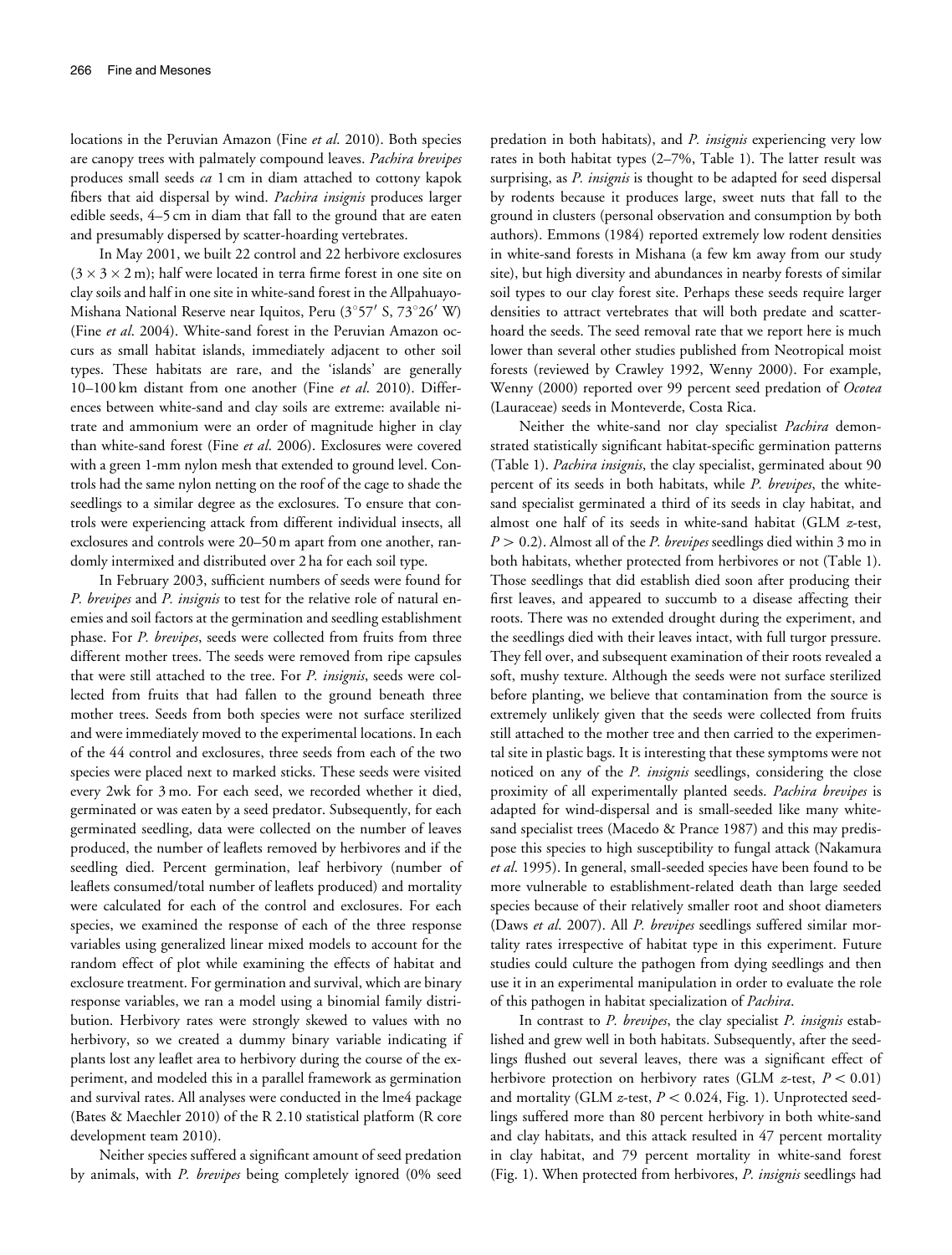| TABLE 1. Results from germination, and establishment experiment for Pachira species seeds placed in the experimental exclosures (protected) and controls (unprotected). |
|-------------------------------------------------------------------------------------------------------------------------------------------------------------------------|
| Mortality during establishment refers to death before producing new postcotyledon leaves. There was no significant effect of habitat or treatment in germination or     |
| establishment-related mortality in either species (GLM z-tests).                                                                                                        |

| Species          | Variable                               | Clay habitat | White-sand habitat |
|------------------|----------------------------------------|--------------|--------------------|
| Pachira insignis | Percent germinated                     | 88           | 92                 |
|                  | Percent killed by seed predators       |              |                    |
|                  | Protected                              | $\mathbf{0}$ | $\mathbf{0}$       |
|                  | Unprotected                            | 7            | $\overline{2}$     |
|                  | Percent mortality during establishment |              |                    |
|                  | Protected                              | $\mathbf{0}$ | $\mathbf{0}$       |
|                  | Unprotected                            | $\mathbf{0}$ | $\mathbf{0}$       |
| Pachira brevipes | Percent germinated                     | 33           | 49                 |
|                  | Percent killed by seed predators       |              |                    |
|                  | Protected                              | $\mathbf{0}$ | $\mathbf{0}$       |
|                  | Unprotected                            | $\mathbf{0}$ | $\mathbf{0}$       |
|                  | Percent mortality during establishment |              |                    |
|                  | Protected                              | 93           | 85                 |
|                  | Unprotected                            | 83           | 80                 |

very high survival rates (93–97%) on both clay and white-sand habitats (Fig. 1).

These results extend our understanding of habitat specialization in these forests in two significant ways. First, they show that postdispersal seed predation, germination and establishment are not important factors contributing to differential success of P. insignis across white-sand and clay habitats. Second, they show that herbivores can cause a very large effect in a very short window of time. In less than 3 mo, most of the seedlings' leaf tissue was consumed, causing extremely high mortality rates. The mortality rates experienced by young seedlings are almost ten times greater than reported in the seedling experiment of Fine et al. (2004) (Table 2). Other reciprocal transplant experiments between habitats that have reported much lower herbivory and much lower mortality could be underestimating the effect of natural enemies by not including seeds and young seedlings in their experiment. For example, Eichhorn et al. (2006) report young leaf herbivory at 1.96–4.8 percent/ mo for older seedlings of five species of habitat specialist dipterocarps in Malaysian Borneo over a 2-yr period. These seedlings were at least 3 yr old by time of transplantation (Baltzer et al. 2005).



FIGURE 1. Post-establishment herbivory and mortality rates for Pachira insignis over the 3 mo experiment. Herbivory rates are represented by black bars and mortality rates are represented by gray bars. Both bars include  $+1SE$ .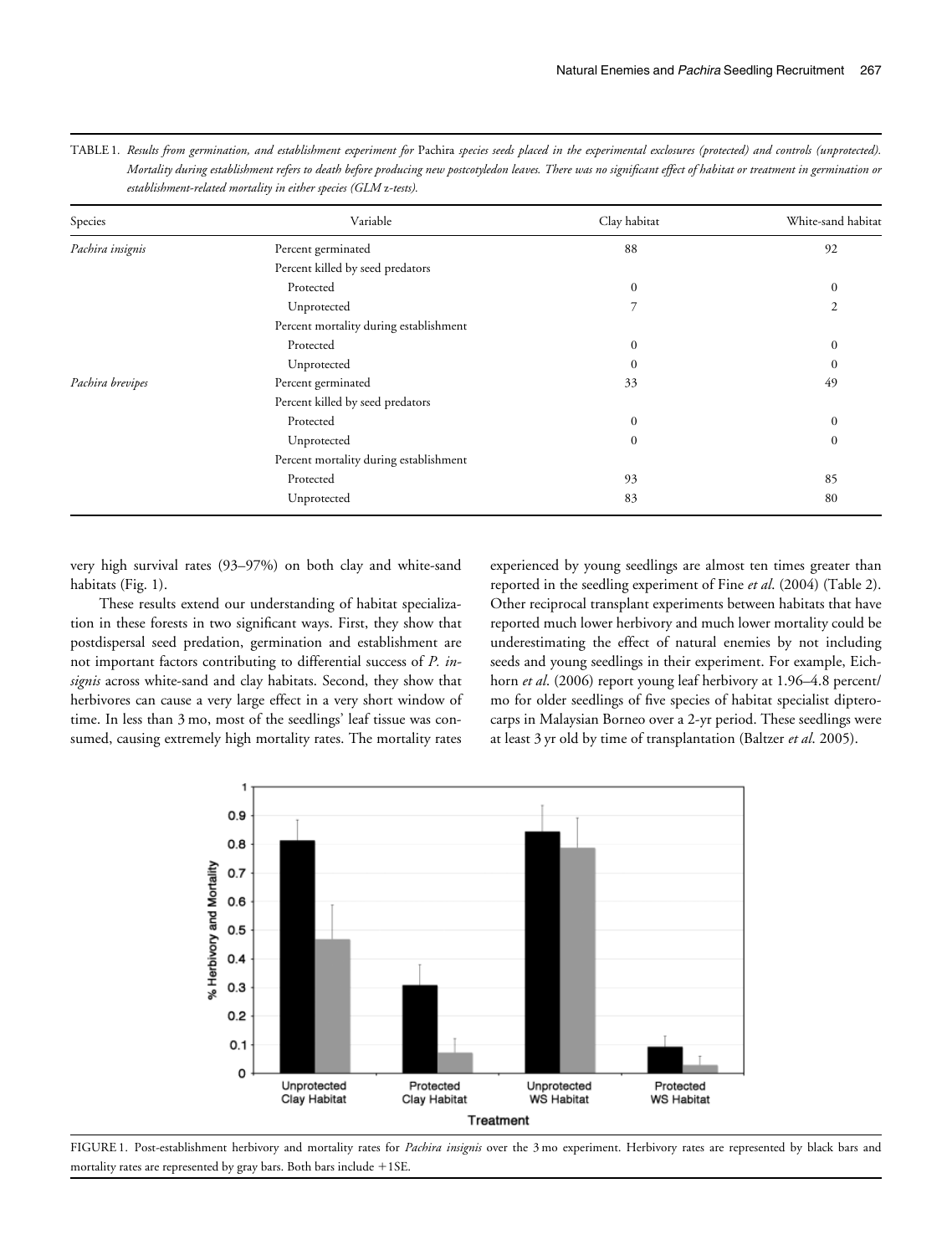| TABLE2. Comparison of mortality rates of Pachira insignis between the two experiments. There were a total of 52 seedlings of P. insignis planted in the 2000–2003 |
|-------------------------------------------------------------------------------------------------------------------------------------------------------------------|
| experiment and a total of 112 seedlings of P. insignis planted in the 2003 experiment. Mortality rates were calculated per control and exclosure and averaged for |
| each of the 11 replicates for each soil type. Data from the 2000–2003 experiment comes from Fine et al. (2004).                                                   |

| Experiment                  | Mortality rate in<br>unprotected clay habitat<br>(% mortality per mo) | Mortality rate in<br>protected clay habitat<br>(% mortality per mo) | Mortality rate in<br>unprotected white-sand habitat<br>(% mortality per mo) | Mortality rate in protected<br>white-sand habitat<br>(% mortality per mo) |
|-----------------------------|-----------------------------------------------------------------------|---------------------------------------------------------------------|-----------------------------------------------------------------------------|---------------------------------------------------------------------------|
| 2000-2003 Seedlings 6-27 mo | l.8                                                                   |                                                                     | 2.0                                                                         | 1.1                                                                       |
| 2003 Seedlings 0-3 mo       | 15.7                                                                  | 2.3                                                                 | 26.3                                                                        | 1.0                                                                       |

Moreover, the results demonstrate that for P. insignis, seedlings are much more vulnerable to herbivore attack in their first 3 mo compared with seedlings from 6 to 27 mo (Table 2). Boege and Marquis (2005) reviewed studies measuring herbivory at different plant life stages and concluded that defensive capabilities are quite dynamic throughout a plant's ontogeny. They hypothesized that cotyledons should be relatively highly defended, as the plants should be able to use stored resources from the seed to produce highly defended first leaves and that the defense level should drop as seedlings experience a shaded understory and will have access to very few resources to produce defenses for subsequent leaves. They further hypothesized that saplings should have higher defense levels than seedlings, because saplings will have a larger resource capture ability (roots, photosynthetic shoots and leaves). Our findings agree with this hypothesis, as those  $P$ . insignis seedlings that were killed by herbivores all had produced at least three leaves (postcotyledon) before they began to be attacked. Comparing the mortality rates to the older seedlings (Table 2), however, suggests that the amount of defenses allocated by seedlings is even more dynamic than posited by Boege and Marquis (2005), and that increases in defense levels can occur within the first months of life, while plants are still at the seedling stage. For *P. insignis*, herbivory and mortality rates were substantially higher for 3-mo-old seedlings than for older seedlings in the first experiment (Table 2). As far as we know, this is the first field reciprocal transplant of any plant species that compares herbivore-related mortality for seedlings from different age classes. We acknowledge, however, that the seeds in this experiment were planted after the first seedling experiment was concluded, and seasonal or interannual differences in climate, herbivore abundance or other factors could have influenced the results shown in Table 2. However, Iquitos does not experience seasonality with regards to temperature or rainfall (Marengo 1998), and there were no severe droughts during either experiment. Our mortality results are very similar to a recent study where seeds were placed in on the forest floor with wire cages that protected them from vertebrates and seedlings followed for 5 yr in a French Guianan rain forest (Baraloto et al. 2005). For seven out of eight species, the authors reported heavy mortality within the first 4 mo (40–88%) that leveled off afterwards (Baraloto et al. 2005).

Some previous studies investigating habitat association of tropical tree seedlings have emphasized abiotic factors over herbi-

vores and disease (i.e., Proctor 1999, Baltzer et al. 2005, Luizão et al. 2007). The effect of natural enemies on plants can be difficult to measure because herbivores and diseases attack plants in spatially nonrandom patterns (Schupp 1988), may effect certain life stages to a greater degree than others (Gómez-Aparicio 2008), cause damage that is difficult to see or quantify (Massey et al. 2005) or vary in abundance from year to year (Carson & Root 2000). The best way to evaluate the relative importance of natural enemies in habitat specialization is to include, to the extent possible, all life stages of a plant species from seed to juvenile, and to monitor herbivore exclosures together with controls for long periods of time. Here, we found that biotic factors caused massive mortality in both species of habitat specialist Pachira, and this result was especially pronounced for extremely young seedlings. For the white-sand specialist P. brevipes, most seedlings appeared to die from pathogen attack during the establishment phase. For *P. insignis*, herbivory rates were extremely high in both habitats, causing higher mortality rates in white-sand habitats compared with clay forests. We believe that the mechanism of differential mortality in white-sand forest for P. insignis relates to the growth-defense trade-off and the difficulty of replacing leaf tissue in the impoverished white-sand soils (Fine et al. 2006). This interaction of herbivore attack with soil resources promotes habitat specialization for P. insignis, and the rates of herbivore attack and mortality were almost ten times greater than those reported for older seedlings, suggesting that the growth-defense trade-off's effect on habitat specialization may be particularly acute for the youngest seedlings.

## ACKNOWLEDGMENTS

We thank the Peruvian Ministry of Natural Resources (INRENA) for permission to conduct this study; the Instituto de Investigaciones de la Amazonía Peruana (IIAP) for logistical support and permission to work in and around the Estacíon Allpahuayo; J. Alvarez and P. D. Coley for advice, C. Baraloto for help with analyses and two anonymous reviewers for constructive criticism. Funding was provided by an NSF Doctoral Dissertation Improvement grant DEB 02069196 to P. Fine and P. Coley and a NSF International Postdoctoral Fellowship OISE 0402061 to P. Fine.